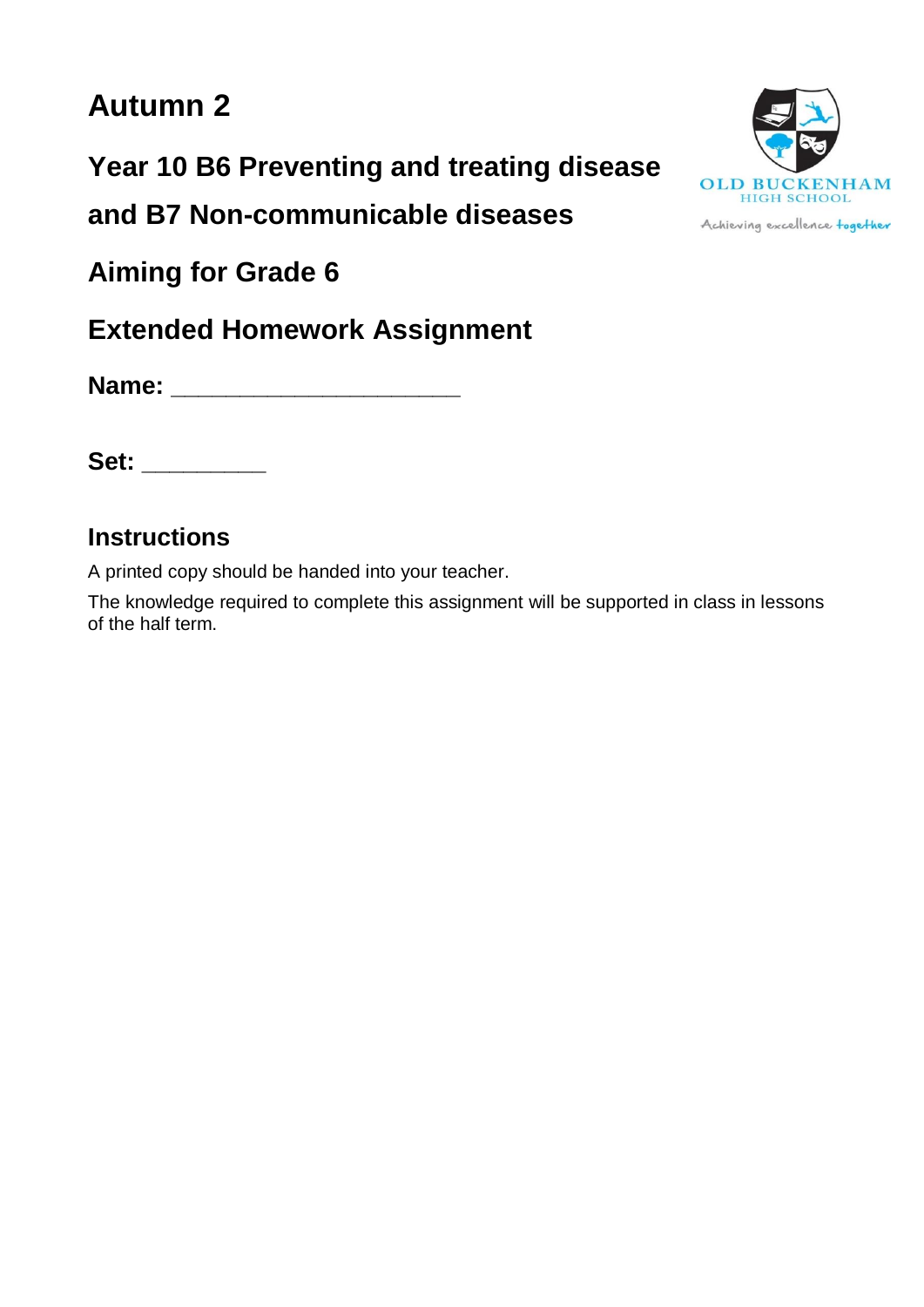## **B6 Preventing and treating disease and B7 Non-communicable diseases extended homework – Aiming for Grade 6**

#### **Aims**

The aim of this homework is to help you revise the main topics in this chapter. By the end of this lesson you should know the differences between vaccination, antibiotics and painkillers. You should also be able to describe how vaccination works and the stages involved in developing new drugs.

#### **Learning outcomes**

After completing this activity, you should be able to:

- describe the differences between vaccination / antibiotics and painkillers
- describe how vaccination protects against disease
- describe the stages of drug development.

### **Task**

- 1 You will be completing a comic strip to describe how vaccination works.
- 2 You will produce a timeline to show the stages that a drug goes through before a doctor can prescribe it.

#### **Questions/task output**

**1** You will be producing a comic strip to show how vaccination works.

Your comic strip should include a written description and pictures to go with your descriptions. You can use the template on the final page of this homework to help you.

- 1. Vaccine is injected with a dead / attenuated pathogen.
- 2. White blood cells recognise antigens on pathogens surface.
- 3. White blood cells produce antibodies that destroy pathogen.
- 4. Some white blood cells left behind as memory cells.
- 5. If re-infected memory cells will remember these antigens
- 6. Antibodies and made quickly and pathogen destroyed before you get ill.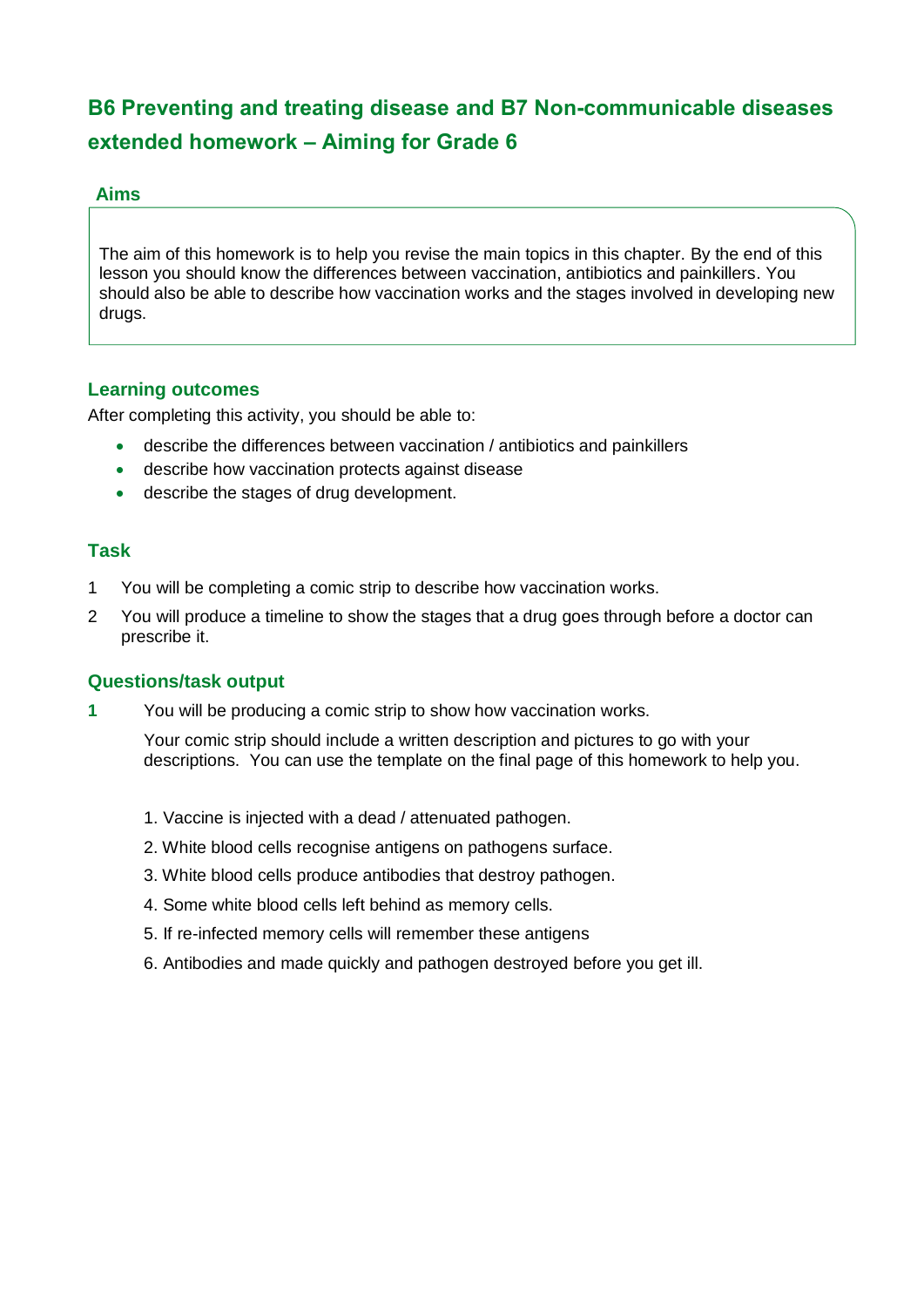**Task 2** Produce a timeline to show the different stages in drug development in the space below. You can use your class notes and the internet to help you.

Remember to include information on:

- What a good drug needs to be
- What drugs are tested on
- What clinical trials are
- What double blind trials are
- What happens after the drug has been made.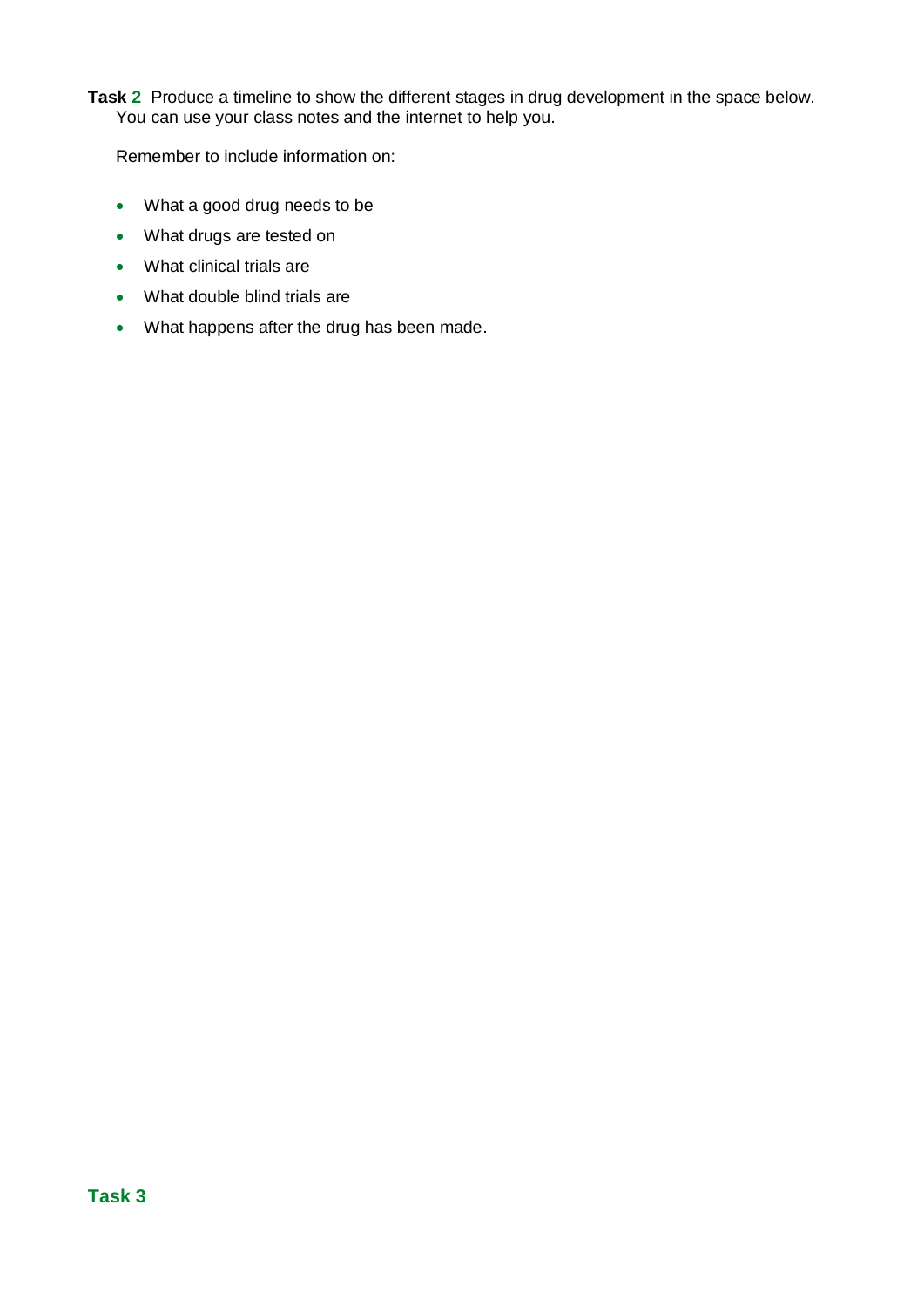You will be taking on the role of a GP and reviewing the profiles of six of your patients and giving them advice.

There are six profiles one for each of your six patients on page 6. You will need to give advice to each patient.

Complete the tables below for each patient.

| <b>Paul</b>                                          | <b>Mary</b>                                          |  |  |  |
|------------------------------------------------------|------------------------------------------------------|--|--|--|
| Tick the risk factors that apply:                    | Tick the risk factors that apply:                    |  |  |  |
| smoking                                              | smoking                                              |  |  |  |
| drinking                                             | drinking                                             |  |  |  |
| age                                                  | age                                                  |  |  |  |
| family history                                       | family history                                       |  |  |  |
| obese                                                | obese                                                |  |  |  |
| lack of exercise                                     | lack of exercise                                     |  |  |  |
| gender                                               | gender                                               |  |  |  |
| At risk from what diseases:                          | At risk from what diseases:                          |  |  |  |
| Advice on prevention of these diseases:<br>$\bullet$ | Advice on prevention of these diseases:<br>$\bullet$ |  |  |  |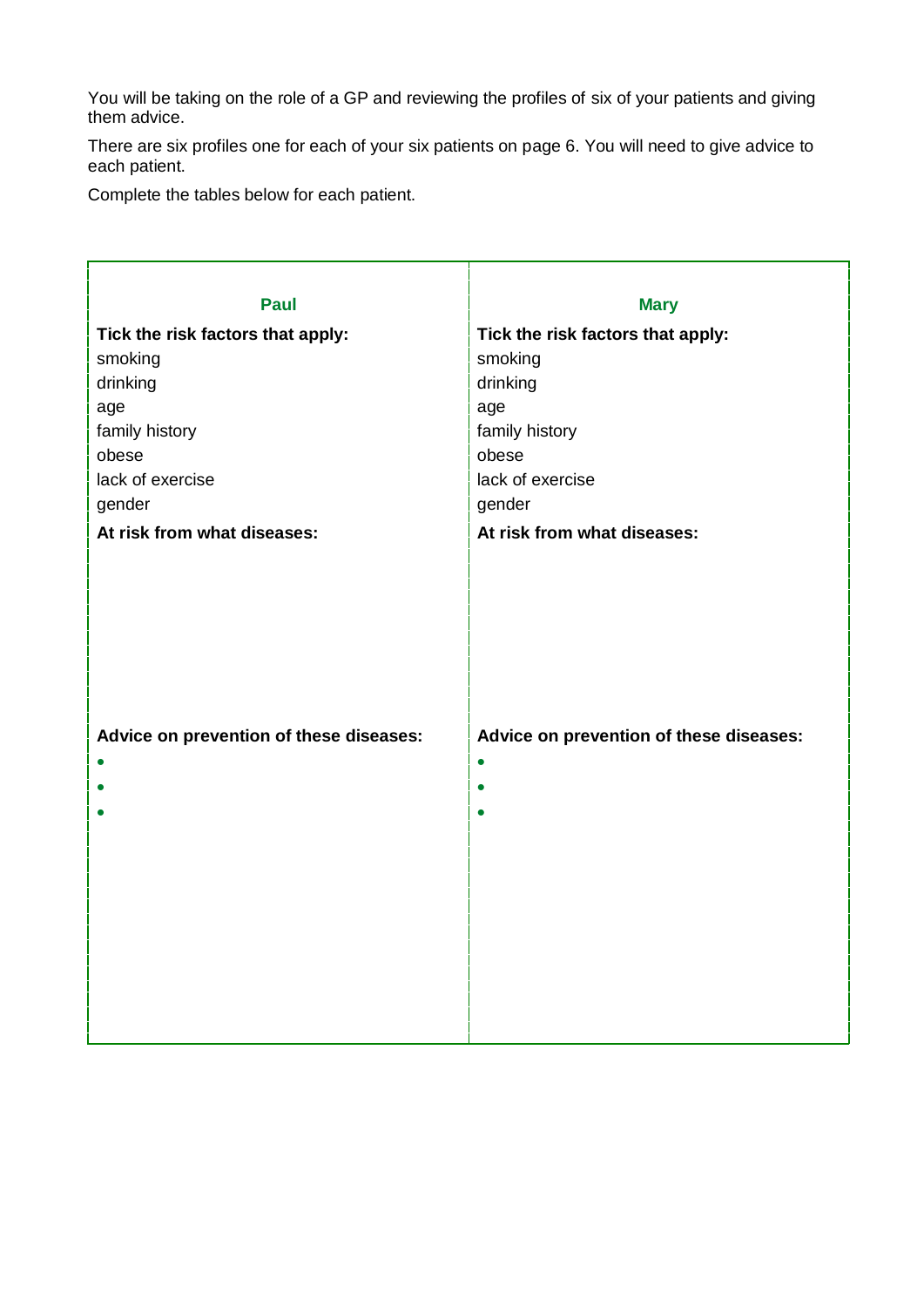| <b>Yasmin</b>                                        |  |  |
|------------------------------------------------------|--|--|
| Tick the risk factors that apply:                    |  |  |
| smoking                                              |  |  |
| drinking                                             |  |  |
| age                                                  |  |  |
| family history                                       |  |  |
| obese                                                |  |  |
| lack of exercise                                     |  |  |
| gender                                               |  |  |
| At risk from what diseases:                          |  |  |
| Advice on prevention of these diseases:<br>$\bullet$ |  |  |
|                                                      |  |  |

Г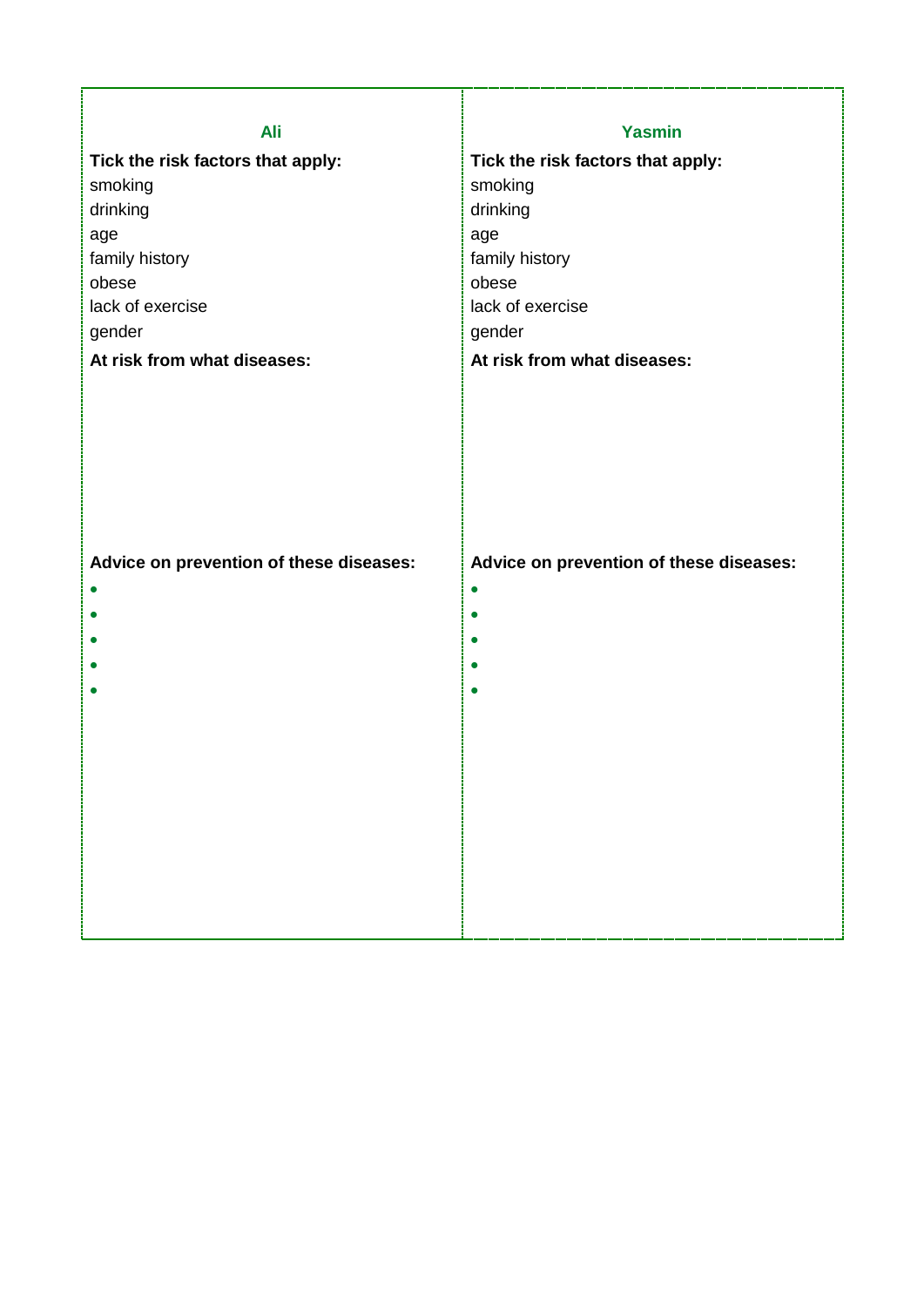| Juan                                    |                                         |  |  |  |
|-----------------------------------------|-----------------------------------------|--|--|--|
|                                         | <b>Emma</b>                             |  |  |  |
| Tick the risk factors that apply:       | Tick the risk factors that apply:       |  |  |  |
| smoking<br>drinking                     | smoking                                 |  |  |  |
| age                                     | drinking                                |  |  |  |
| family history                          | age<br>family history                   |  |  |  |
| obese                                   | obese                                   |  |  |  |
| lack of exercise                        | lack of exercise                        |  |  |  |
| gender                                  | gender                                  |  |  |  |
| At risk from what diseases:             | At risk from what diseases:             |  |  |  |
|                                         |                                         |  |  |  |
|                                         |                                         |  |  |  |
|                                         |                                         |  |  |  |
|                                         |                                         |  |  |  |
|                                         |                                         |  |  |  |
|                                         |                                         |  |  |  |
|                                         |                                         |  |  |  |
|                                         |                                         |  |  |  |
| Advice on prevention of these diseases: | Advice on prevention of these diseases: |  |  |  |
|                                         | $\bullet$                               |  |  |  |
|                                         | $\bullet$                               |  |  |  |
|                                         | $\bullet$                               |  |  |  |
|                                         |                                         |  |  |  |
|                                         |                                         |  |  |  |
|                                         |                                         |  |  |  |
|                                         |                                         |  |  |  |
|                                         |                                         |  |  |  |
|                                         |                                         |  |  |  |
|                                         |                                         |  |  |  |
|                                         |                                         |  |  |  |
|                                         |                                         |  |  |  |
|                                         |                                         |  |  |  |
|                                         |                                         |  |  |  |
|                                         |                                         |  |  |  |
|                                         |                                         |  |  |  |
|                                         |                                         |  |  |  |
|                                         |                                         |  |  |  |

**Patient profiles:**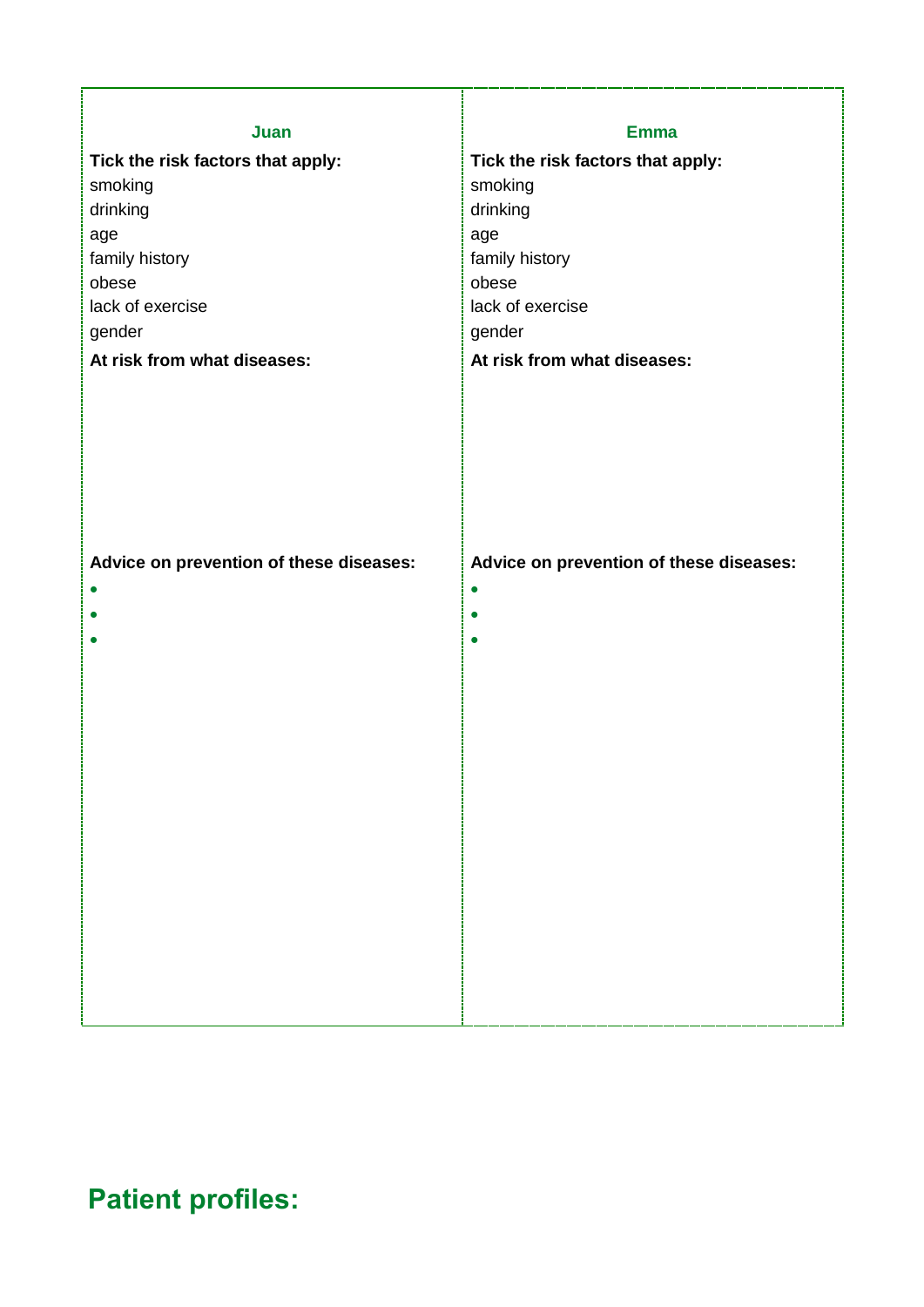| Paul:<br>Age 70<br>Male<br>$\bullet$<br>Enjoys walking and gardening<br>$\bullet$<br>Has a meat-heavy diet<br>$\bullet$<br>Has the occasional pint of beer<br>$\bullet$<br>BMI in normal range<br>$\bullet$        | Mary:<br>Age 40<br>$\bullet$<br>Female<br>$\bullet$<br>Fitness instructor<br>$\bullet$<br>Vegan<br>$\bullet$<br>Has a glass of wine every day<br>$\bullet$<br>BMI is less than normal<br>$\bullet$<br>Mother has type 2 diabetes<br>$\bullet$             |  |  |
|--------------------------------------------------------------------------------------------------------------------------------------------------------------------------------------------------------------------|-----------------------------------------------------------------------------------------------------------------------------------------------------------------------------------------------------------------------------------------------------------|--|--|
| Ali:<br>Age 30<br>Male<br>Rugby player<br>$\bullet$<br>BMI above average<br>$\bullet$<br>Drinks heavily after a match<br>$\bullet$<br>Has a meat heavy diet                                                        | Yasmin:<br>Age 19<br>$\bullet$<br>Female<br>$\bullet$<br>Student who cycles to college<br>$\bullet$<br>Smokes 3-5 cigarettes a day<br>$\bullet$<br>Rarely drinks<br>$\bullet$<br>BMI in normal range<br>$\bullet$                                         |  |  |
| Juan:<br>Age 25<br>Male<br>$\bullet$<br>Enjoys clubbing and pubbing<br>$\bullet$<br>BMI is less than normal<br>$\bullet$<br>Smokes 10 cigarettes a day<br>$\bullet$<br>Drinks heavily at the weekends<br>$\bullet$ | Emma:<br>Age 60<br>$\bullet$<br>Female<br>$\bullet$<br>Works in an office<br>$\bullet$<br>Loves junk food<br>$\bullet$<br>BMI is above average<br>$\bullet$<br>Does not drink any alcohol<br>$\bullet$<br>Parents had cardiovascular disease<br>$\bullet$ |  |  |